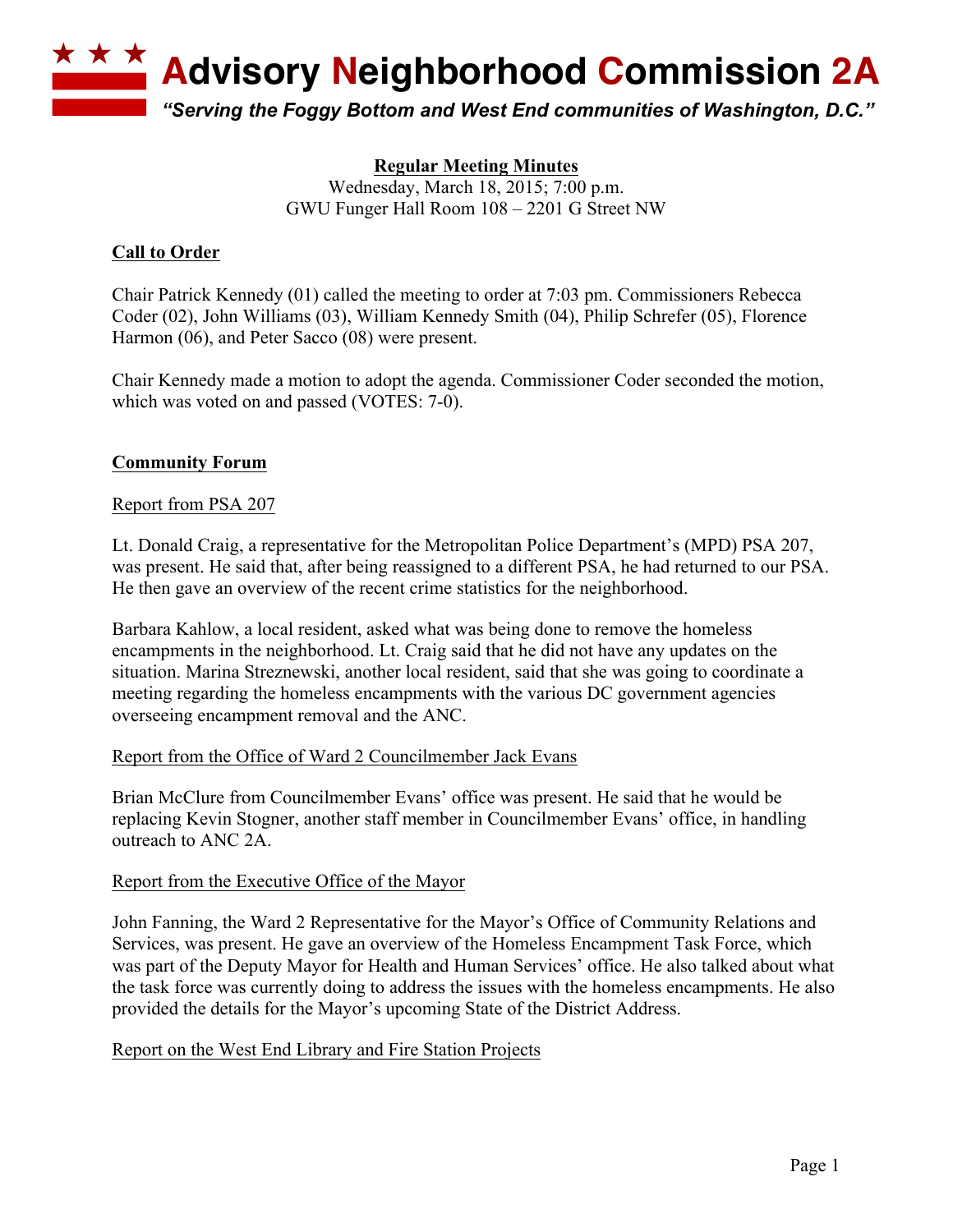Ben Sonnet, the Development Manager for Eastbanc, was present to give an update on Eastbanc's development projects in the West End. He said that the environmental remediation had begun on the Square 50 site, and that Eastbanc was hoping to get a raze permit for the site by the beginning of April, with construction set to begin at the end of May.

## Report from the Ward 2 Education Network

Chris Sondreal, ANC 2A's representative to the Ward 2 Education Network, was present to provide updates on the network. He talked about the network's upcoming meeting with the DC Fiscal Policy Institute, where attendees would be learning about the school budget process. He added that the School Without Walls at Francis-Stevens had the city's fourth highest growth in demand as part of the enrollment lottery this year.

# **Regulatory Agenda**

Consideration of a Letter of Support for Permitting Necessary to Stage the Sixth Annual "Duke Ellington Day" Concert in Duke Ellington Park (Intersection of 21st St., M St., and New Hampshire Ave.) on April 29th

Commissioner Harmon distributed a resolution she wrote on the matter.

Gary Griffith, a local resident, was present to describe the permitting process with the Department of Parks and Recreation (DPR) and to speak on behalf of the resolution.

Commissioner Harmon made a motion to adopt the resolution. Commissioner Smith seconded the motion, which was voted on and passed (VOTES: 7-0).

Discussion of the Commission's Actions in Response to the Zoning Administrator's Determination as to the Permissibility of River Inn / DISH's Request to Expand Operations into Public Space

and

Application to the Alcoholic Beverage Control (ABC) Board by River Inn / DISH for a Substantial Change to its Class "CH" Hotel License in Order to Permit the Installation of a Sidewalk Café

and

Application to the District of Columbia Department of Transportation (DDOT) Public Space Committee by River Inn / DISH for a Permit to Install a Sidewalk Café on Public Space

Chair Kennedy gave an update on the ANC's motion during the regular February meeting to retain counsel regarding to the DC Zoning Administrator's determination letter.

Jessica Bloomfield, the applicant's zoning counsel from Holland & Knight, was present to answer questions relating to the Zoning Administrator's determination. She gave an overview of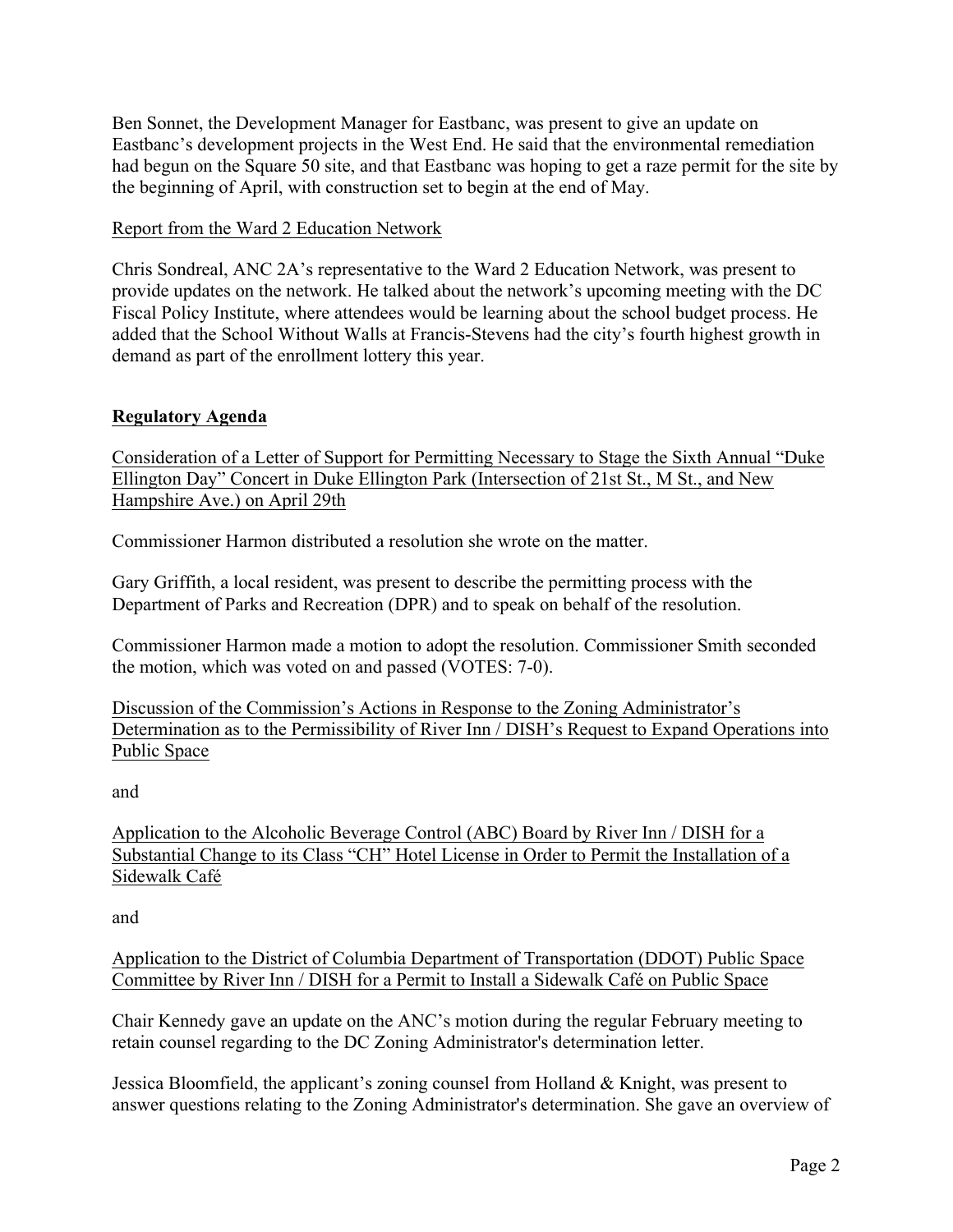the process by which the Zoning Administrator's decision was made and the reasons behind the Zoning Administrator's argument.

Commissioner Williams asked Ms. Bloomfield when the Zoning Administrator's decision was made publicly available. Ms. Bloomfield said that she did not know when it was made publicly available.

Commissioner Williams said that if the current Zoning Administrator's decision was struck down through an appeals process, then the ANC would not have to pass a resolution related to the applicant's applications with the Public Space Committee or the Alcoholic Beverage Control (ABC) Board. He then gave an overview of his recent meeting with the applicant.

Commissioner Harmon said that the DC Board of Zoning Adjustment (BZA) had clearly ruled in the past that the Zoning Administrator's determinations should be made publicly available, and that Holland & Knight should have reached out to the ANC as part of its communications with the Zoning Administrator.

Michael Fonseca, the applicants counsel for Alcoholic Beverage Regulation Administration (ABRA) matters, was also present. He gave an overview of the hotel's application in front of the ABC Board. He said that the deadline to file protests in front of the ABC Board was April 13th.

Joe Geno, the General Manager of the River Inn and the Avenue Suites, was also present. He distributed a map of 25th Street that detailed what residents on the street opposed, supported, or did not provide an opinion regarding the proposal to add a sidewalk cafe. He said that he was in communication with the residents of the Claridge House, and that the building's condominium board would discuss the matter at its next meeting. He also talked about sound measurements that sound engineers from Acoustical Design Collaborative recently collected in the neighborhood near the hotel.

Commissioner Smith theorized that the process for the hotel's proposal revolved around the Zoning Administrator's determination.

Barbara Kahlow asked if the applicant could amend the ABRA application so that the sidewalk cafe's closing time for all nights was 9 pm. She argued that a 10 pm closing time on the weekends was a late closing time for a neighborhood with elderly residents. Mr. Fonseca said that he would discuss the request with the applicant.

Steve Chernowitz, a local resident, spoke in support of the proposal for the sidewalk cafe, adding that it would be an enhancement to the neighborhood.

Marina Streznewski, the President of the Foggy Bottom Association (FBA), talked about the FBA Board of Directors' concerns with the application process, adding that the FBA had joined with the ANC in appealing the Zoning Administrator's determination.

An employee of the River Inn, who is responsible for the opening and closing of the restaurant, said that there had been no complaints regarding too early opening or too late closing times, and that these instances would not happen on his watch.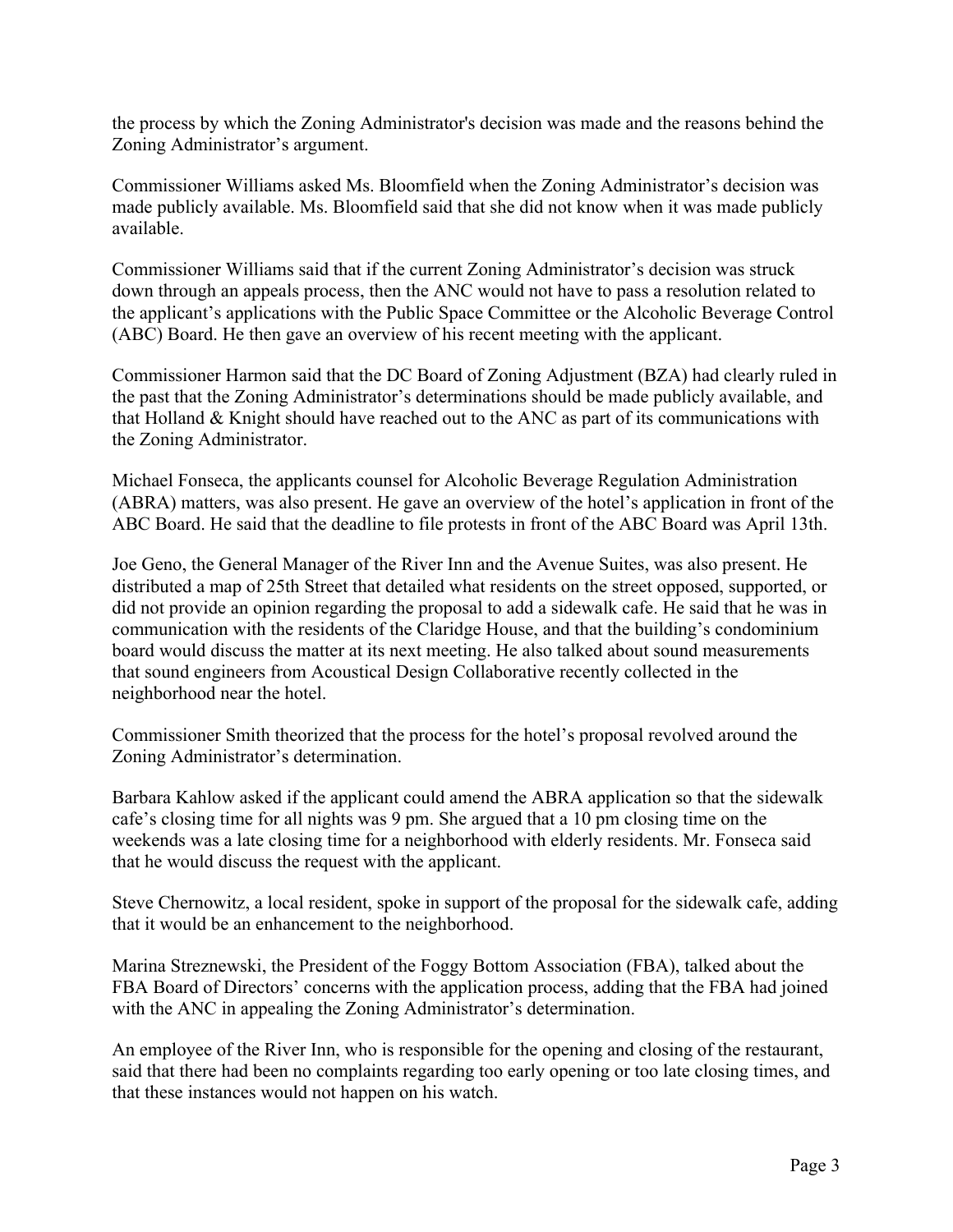Chair Kennedy made a motion to protest the applicant's ABRA application based on peace, order, and quiet, and adverse impact to property values. Commissioner Harmon seconded the motion, which was voted on and passed (VOTES: 6-0-1).

Chair Kennedy made a motion to object to the applicant's public space application based on what was believed to be an erroneous decision made by the Zoning Administrator. Commissioner Sacco seconded the motion, which was voted on and passed (VOTES: 6-0-1).

Chair Kennedy made a motion to authorize the Chair and Commissioner Williams to negotiate a settlement agreement with the applicant. Commissioner Smith seconded the motion, which was voted on and passed (VOTES: 7-0).

Application by the D.C. Preservation League to Amend the Landmark Designation for the Corcoran Gallery of Art (1700 New York Ave./500 17th St./1701 E St.-Case No. 13-01) in Order to Designate Portions of the Interior of the Building as Protected

Chair Kennedy distributed a resolution he wrote on the matter.

Tisha Allen, Outreach and Grants Manager for the DC Preservation League (DCPL), and Rebecca Miller, Executive Director of the DC Preservation League, were present. Ms. Allen first gave an overview of the building and the Corcoran institution. She also gave an overview of the historical components of the building, and made an argument as to why the interior should be deemed historic. She pointed out on floor plans of the building what individual spaces the DC Preservation League applied for to be deemed historic.

Commissioner Sacco asked how the historic landmarking process would affect GW's ability to renovate portions of the identified spaces. Ms. Allen said that an application would have to be submitted to the DC Historic Preservation Review Board (HPRB) for any proposed changes to the interior spaces that were deemed historic.

Two students from GW's Corcoran School of the Arts and Design were present and voiced their support for the DC Preservation League's application. An additional longtime DC resident spoke in support of the application.

Charles Barber, the Deputy General Counsel for GW, was present. He said that interior historic designations by HPRB were very rare in DC, and that DCPL's application identified an excessive number of spaces. He said that GW would support the historic designation of certain iconic spaces in the interior of the building, but not all of the ones that DCPL had applied for.

With regards to GW's upcoming planned renovation of the 17th Street Building, Mr. Barber said that GW was still developing plans that would allow GW to move the art programs currently housed in the Corcoran's Fillmore Building in Georgetown into the 17th Street building, as well as to address years of deferred maintenance on the 17th Street Building. He said that GW thus needed a greater degree of flexibility for renovating the space when it came to the possible historic designation.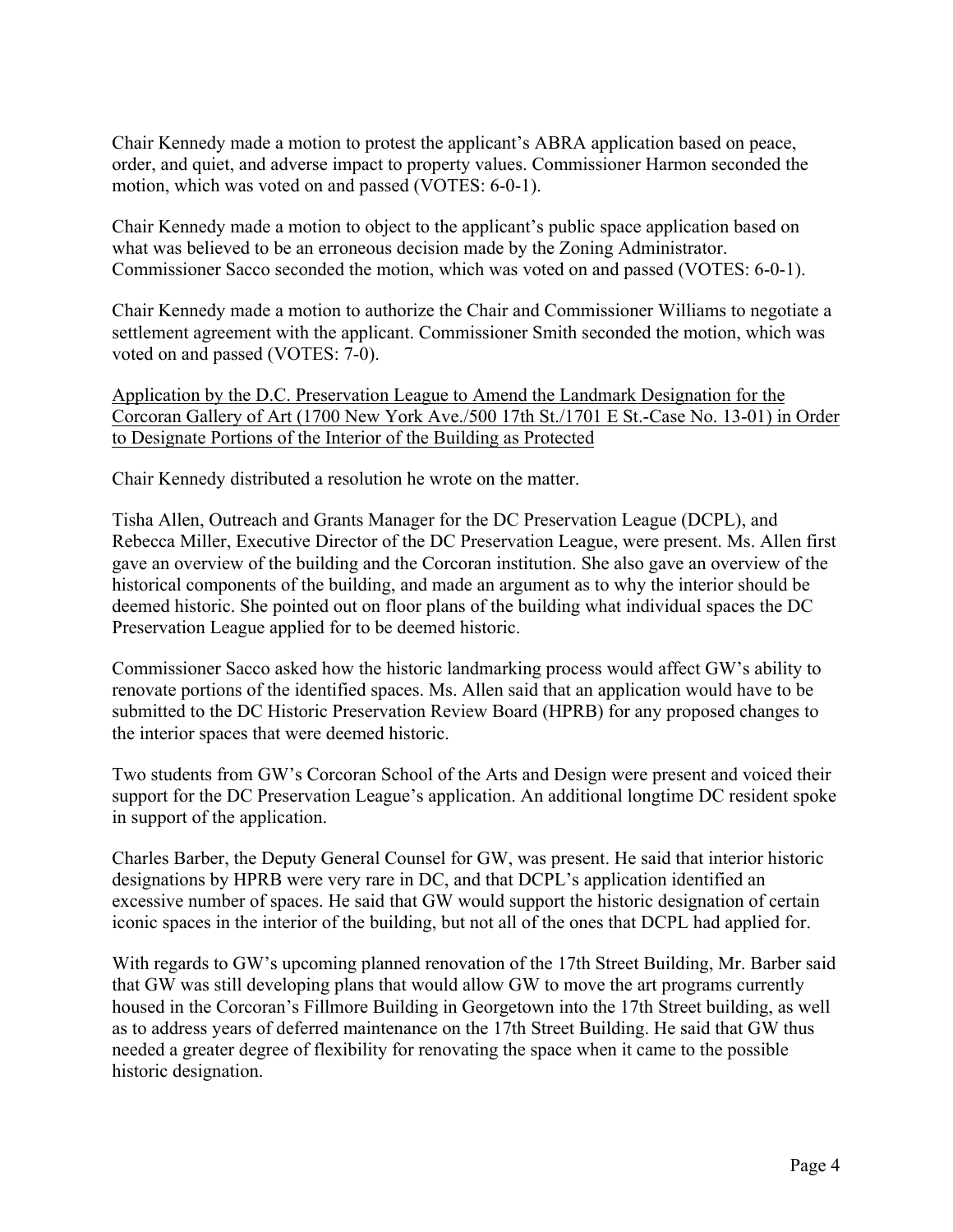Mr. Barber said that the HPRB's hearing on the matter would be March 26th. He passed out a map of the spaces that GW believed should be deemed historic. The two students from the Corcoran who were present expressed concern with certain areas of the 17th Street building that GW did not identify as historic on their map.

Commissioner Sacco expressed interest in supporting DCPL's full application. Commissioner Smith also expressed interest in supporting DCPL's full application, arguing that the building had a large historical significance.

Chair Kennedy made a motion to adopt the resolution he wrote on the matter. Commissioner Williams seconded the motion. Chair Kennedy requested a friendly amendment to clarify who was the applicant for the application. There was no second on the friendly amendment so the amendment did not pass. The original motion was voted and did not pass (VOTES: 2-4).

Commissioner Smith made a motion to support the DC Preservation League's application to the DC Historic Preservation Review Board. Commissioner Sacco seconded the motion, which was voted on and passed (VOTES: 7-0).

### Conceptual Review of Proposed Renovation / Construction of the Stevens School Building (1050 21st St.-HPA 15-219)

Three representatives from Akridge, the developer for the Stevens School project, were present. They gave an overview of the project process thus far. They also gave a visual presentation of the plans for the school and the adjacent office building.

Commissioner Harmon talked about the history of the approval process for the school and the need to focus on the historic preservation of the Stevens School building during the upcoming renovation process. She distributed a resolution she wrote on the matter.

Commissioner Sacco read the enacting clauses of Commissioner Harmon's resolution aloud.

Commissioner Harmon made a motion to adopt the resolution. Commissioner Coder seconded the motion. Commissioner Smith requested a friendly amendment to update the language of the resolution based on actions already taken by Akridge as well as to include a request for Akridge to retain an architect with historical experience in this period that will draft a detailed report. The final motion was voted on and passed (VOTES: 7-0).

### Application by Look (1909 K St., ABRA-077812) for a Substantial Change to its Class "CR" Restaurant License in Order to Convert the License to a Class "CT" Tavern License

Stephen Whelan, the Counsel for Alcoholic Beverage Regulation Administration (ABRA) matters for Look, and Michael Kosmides, the owner of Look, were present. Mr. Whelan gave an overview of the application for a conversion of the establishment's license.

Commissioner Harmon gave an overview of the previous security issues at the establishment.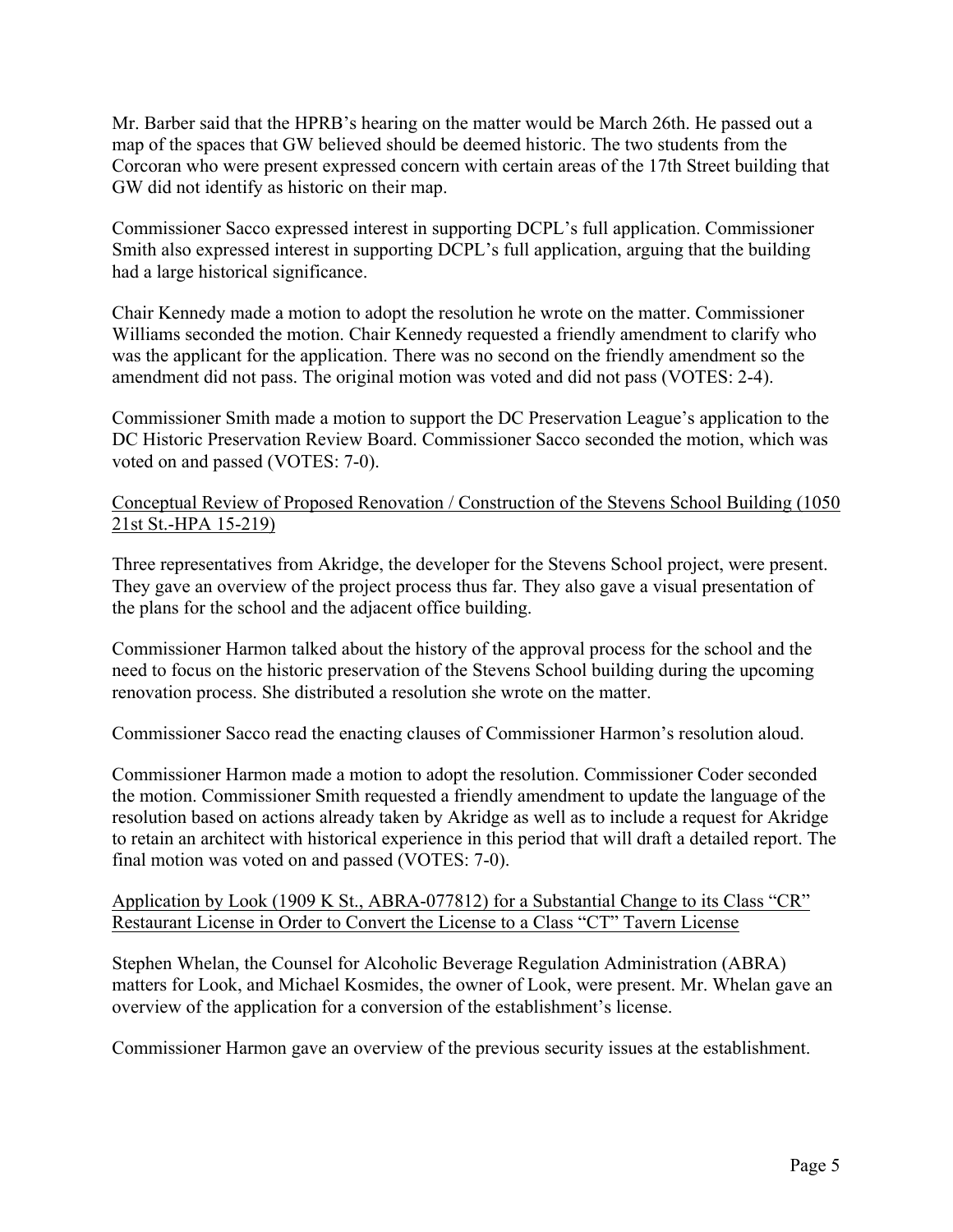Commissioner Harmon made a motion to protest Look's application for the conversion of their license based on peace, order, and quiet. Commissioner Coder seconded the motion, which was voted on and passed (VOTES: 7-0).

### Application for a Public Space Permit Related to Building Improvements at 2501 M Street

Richard Smith, a representative for PRP Real Estate Investment Management, the new owner of the lower portion of 2501 M Street, was present. He gave an overview of the planned renovations for the lower floors of the building. He also explained that the process required submitting a public space application to the District Department of Transportation (DDOT), and that, as part of ongoing conversations with DDOT, officials at DDOT requested that the applicant remove the existing porte cochere on the property.

Commissioner Coder distributed a resolution she wrote on the matter, which asked DDOT to allow the porte cochere to remain in place.

Three executive board members from 2501 M Street's residential condominium board were present. They described the need for a porte cochere on the property and voiced their support for Commissioner Coder's resolution.

Commissioner Coder read the resolution aloud.

Commissioner Coder made a motion to adopt the resolution. Commissioner Smith seconded the motion, which was voted on and passed (VOTES: 7-0).

### Application by Café Deluxe (2201 M St.) for a Permit to Install a Sidewalk Café on Public Space

Joe Spinelli, a representative for Cafe Deluxe's architecture firm for the project, was present. He gave an overview of the proposed sidewalk cafe.

Barbara Kahlow said that she believed the ANC should protest the public space application until the illegal backlit sign currently installed near the top of the adjacent Hilton Garden Inn building was removed.

Commissioner Harmon made a motion to not object to the public space application, contingent that the hours listed in the application were changed to reflect ABRA-approved hours. Commissioner Smith seconded the motion, which was voted on and passed (VOTES: 7-0).

### Application by the Embassy of Qatar (2555 M St.) for a Permit to Install a Sculpture on Public **Space**

Commissioner Coder gave an overview of the Embassy of Qatar's public space application, which proposed to add a sculpture within the gates of the embassy.

Commissioner Coder made a motion to not object to the public space application, contingent on the sculpture not being lit. Commissioner Schrefer seconded the motion, which was voted on and passed (VOTES: 7-0).